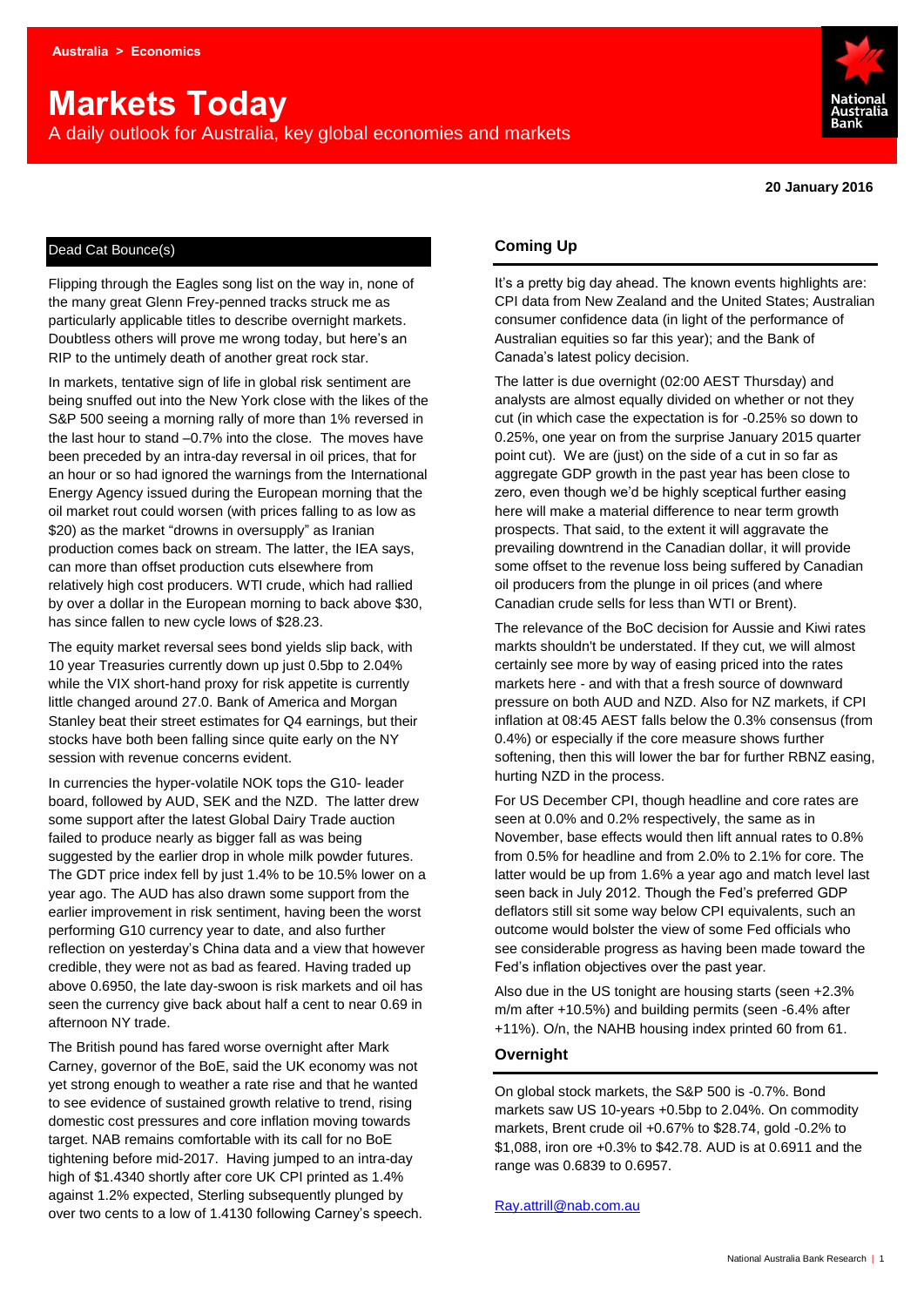#### Markets







|                              | <b>Foreign Exchange</b> |        |             |                 |                                |          |        |         | <b>Equities</b>          |             |         |             | Commodities*                      |         |        |
|------------------------------|-------------------------|--------|-------------|-----------------|--------------------------------|----------|--------|---------|--------------------------|-------------|---------|-------------|-----------------------------------|---------|--------|
|                              |                         |        | ranges (**) | Indicative 24hr |                                | Other FX |        |         | <b>Major Indices</b>     |             |         |             |                                   | Last    | % day  |
|                              | Last                    | % chge | Low         | High            |                                | Last     | % chge |         |                          | Last        | % day   | $%$ y/y     | Oil (Brent)                       | 28.77   | 0.8    |
| <b>AUD</b>                   | 0.6911                  | 0.7    | 0.6839      | 0.6957          | <b>HKD</b>                     | 7.8180   | 0.2    |         | Dow                      | 15.972      | $-0.1$  | $-8.8$      | Oil (WTI)                         | 28.32   | $-3.7$ |
| <b>NZD</b>                   | 0.6483                  | 0.5    | 0.6416      | 0.6513          | <b>CNY</b>                     | 6.5786   | 0.0    |         | S&P 500                  | 1.866       | $-0.8$  | $-7.6$      | Oil (Tapis)                       | 29.46   | 2.1    |
| <b>EUR</b>                   | 1.0917                  | 0.2    | 1.0860      | 1.0939          | SGD                            | 1.4366   | $-0.2$ |         | Nasdag                   | 4.457       | $-0.7$  | $-3.8$      | Gold                              | 1088.20 | $-0.2$ |
| <b>GBP</b>                   | 1.4179                  | $-0.4$ | 1.4130      | 1.4340          | <b>IDR</b>                     | 13.852   | $-0.4$ |         | <b>FTSE</b>              | 5.877       | $+1.7$  | $-10.8$     | <b>CRB</b>                        | 159.48  | $-0.3$ |
| <b>JPY</b>                   | 117.51                  | 0.2    | 117.23      | 118.11          | <b>THB</b>                     | 36.29    | $-0.1$ |         | <b>DAX</b>               | 9.664       | $+1.5$  | $-5.6$      | <b>GS Metals</b>                  | 237.4   | $-1.5$ |
| CAD                          | 1.4559                  | 0.0    | 1.4432      | 1.4576          | <b>KRW</b>                     | 1.206    | $-0.4$ |         | CAC <sub>40</sub>        | 4.272       | $+0.5$  | $-2.8$      | Aluminium                         | 1481    | 0.0    |
| AUD/EUR                      | 0.6330                  | 0.4    |             |                 | <b>TWD</b>                     | 33.63    | 0.2    |         | Nikkei                   | 17.048      | $+0.5$  | $-1.8$      | Copper                            | 4410    | 0.8    |
| AUD/JPY                      | 81.22                   | 0.8    |             |                 | PHP                            | 47.60    | $-0.3$ |         | Shanghai                 | 3,008       | $+3.2$  | $-5.2$      | <b>Nickel</b>                     | 8576    | 0.1    |
| AUD/GBP                      | 0.4874                  | 1.1    |             |                 | <b>CHF</b>                     | 1.00     | $-0.2$ |         | Hang Seng                | 19.636      | $+2.1$  | $-18.0$     | Zinc                              | 1501    | 0.8    |
| AUD/NZD                      | 1.0660                  | 0.2    |             |                 | <b>SEK</b>                     | 8.53     | $-0.5$ |         | ASX 200                  | 4,903       | $+0.9$  | $-7.6$      | Ch. steel                         | 1834    | 0.4    |
|                              |                         |        |             |                 |                                |          |        |         |                          |             |         |             | Iron ore                          | 42.8    | 0.3    |
|                              |                         |        |             |                 |                                |          |        |         |                          |             |         |             | Coal                              | 48.9    | 0.1    |
| <b>Interest Rates</b>        |                         |        |             |                 |                                |          |        |         | <b>Overnight Futures</b> |             |         | Wheat Chic. | 479.0                             | 0.1     |        |
| <b>Indicative Swap Rates</b> |                         |        |             |                 | <b>Benchmark 10 Year Bonds</b> |          |        |         |                          |             |         | Sugar       | 14.75                             | $-1.1$  |        |
|                              | Cash                    | 3mth   | 2Yr         | 10Yr            |                                | Last     | chge   | Sprd    |                          |             | Last    | Chge        | Cotton                            | 62.47   | 1.7    |
| <b>USD</b>                   | 0.50                    | 0.62   | 0.93        | 1.89            | <b>USD 10</b>                  | 2.04     | 0.01   |         |                          | Australia   |         |             | Coffee                            | 115.7   | 0.7    |
| <b>AUD</b>                   | 2.00                    | 2.29   | 2.08        | 2.83            | <b>AUD 10</b>                  | 2.71     | 0.02   | 0.67    |                          | 3 mth bill  | 97.83   | $-0.02$     |                                   |         |        |
| <b>NZD</b>                   | 2.50                    | 2.75   | 2.68        | 3.48            | NZD <sub>10</sub>              | 3.28     | 0.00   | 1.24    |                          | 3 Yr bond   | 98.09   | $-0.01$     | CO <sub>2</sub> Emissions - Euros |         |        |
| <b>EUR</b>                   | 0.05                    | 0.06   | $-0.09$     | 0.85            | CAD <sub>10</sub>              | 1.18     | 0.02   | $-0.86$ |                          | 10 Yr bond  | 97.30   | $-0.03$     |                                   | Last    | % day  |
| <b>GBP</b>                   | 0.50                    | 0.59   | 0.86        | 1.71            | <b>EUR 10</b>                  | 0.48     | 0.01   | $-1.56$ |                          | $3/10$ sprd | 0.80    | 0.03        | Jun-2016                          | 6.83    | 1.3    |
| <b>JPY</b>                   | 0.09                    | 0.08   | 0.10        | 0.39            | <b>GBP 10</b>                  | 1.70     | 0.01   | $-0.34$ |                          | <b>SPI</b>  | $-46.0$ | $-0.9$      | Dec-2016                          | 6.86    | 1.5    |
| CAD                          | 0.50                    | 1.17   | 0.58        | 1.56            | <b>JPY 10</b>                  | 0.23     | 0.01   | $-1.81$ |                          |             |         |             | Jun-2017                          | 6.90    | 1.5    |

Please note the high/low FX rates are only an indication. Please refer to your National Dealer for confirmation.

\* All near futures contracts, except CRB. GS Metals is Goldman Sachs industrial metals index. Metals prices are CME. Emissions: ICE Dec contracts, Euros

\*\* These are indicative ranges over the past 24 hours; please confirm rates with your NAB dealer

Last is around 6:30am Sydney

Source: Bloomberg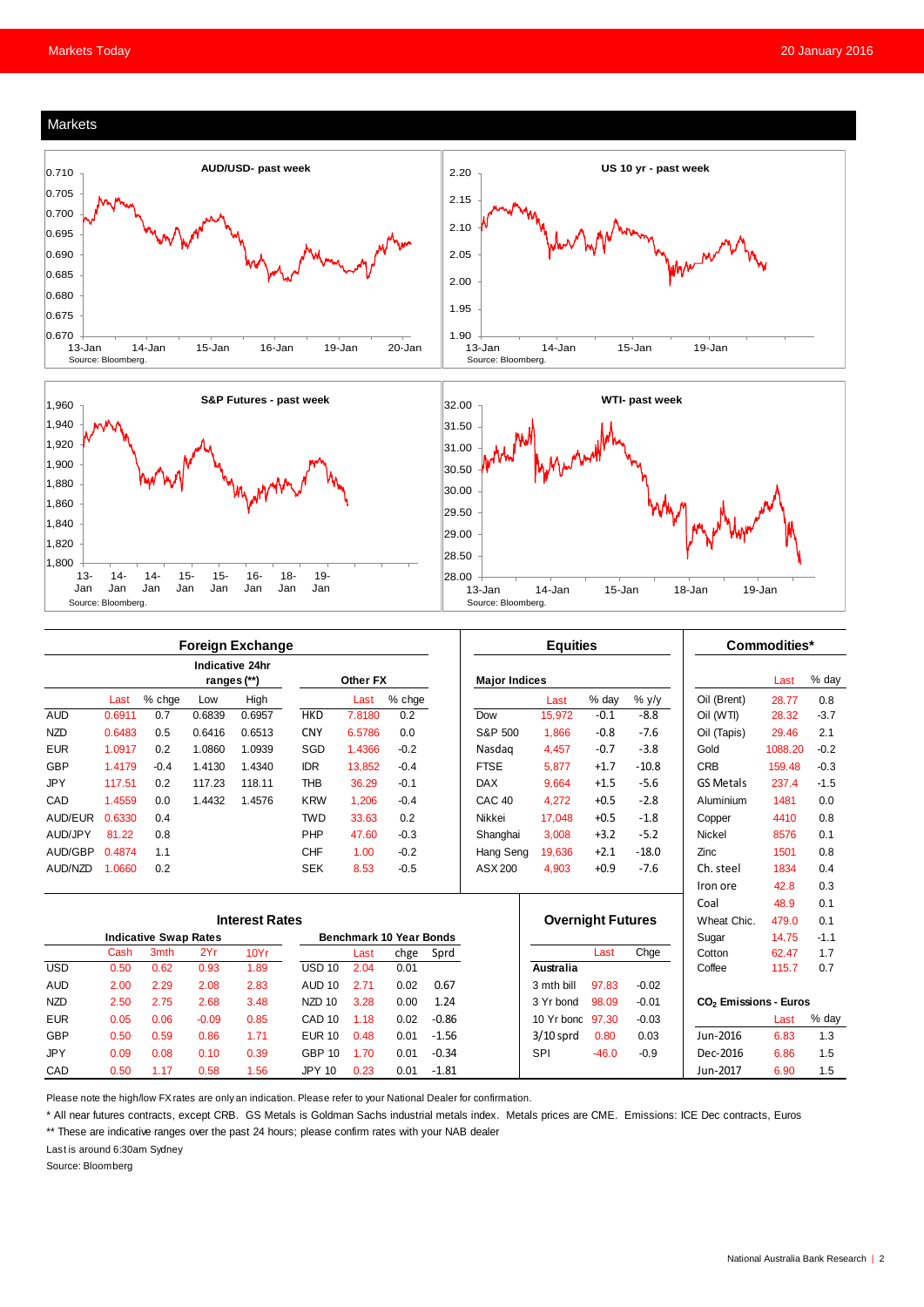| Calendar                                |                                                                                       |                         |                 |                       |        |                        |                |                |
|-----------------------------------------|---------------------------------------------------------------------------------------|-------------------------|-----------------|-----------------------|--------|------------------------|----------------|----------------|
|                                         | Country Economic Indicator                                                            | Period                  | Forecast        | <b>Consensus</b>      | Actual | <b>Previous</b>        | <b>GMT</b>     | <b>AEDT</b>    |
| NZ                                      | Wednesday, 20 January 2016<br>CPI QoQ/YoY                                             | 4Q                      | $-0.2/0.3$      | $-0.2/0.3$            |        | 0.3/0.4                | 21.45          | 8.45           |
| AU                                      | Westpac Consumer Conf Index                                                           | Jan                     |                 |                       |        | 100.8                  | 23.30          | 10.30          |
| AU                                      | Westpac Consumer Conf SA MoM                                                          | Jan                     |                 |                       |        | $-0.8$                 | 23.30          | 10.30          |
| UK<br>UK                                | ILO Unemployment Rate 3Mths<br>Employment Change 3M/3M                                | Nov<br>Nov              |                 | 5.2<br>235            |        | 5.2<br>207             | 9.30<br>9.30   | 20.30<br>20.30 |
| CA                                      | Wholesale Trade Sales MoM                                                             | Nov                     |                 | 0.4                   |        | $-0.6$                 | 13.30          | 0.30           |
| CA                                      | Manufacturing Sales MoM                                                               | Nov                     |                 | 0.5                   |        | $-1.1$                 | 13.30          | 0.30           |
| US                                      | <b>Building Permits</b>                                                               | Dec                     |                 | 1200                  |        | 1289                   | 13.30          | 0.30           |
| US<br>US                                | <b>Building Permits MoM</b><br><b>Housing Starts MoM</b>                              | Dec<br>Dec              |                 | $-6.4$<br>2.3         |        | 11<br>10.5             | 13.30<br>13.30 | 0.30<br>0.30   |
| US                                      | <b>Housing Starts</b>                                                                 | Dec                     |                 | 1200                  |        | 1173                   | 13.30          | 0.30           |
| <b>US</b>                               | <b>CPI MoM/YoY</b>                                                                    | <b>Dec</b>              |                 | 0/0.8                 |        | 0/0.5                  | 13.30          | 0.30           |
| <b>US</b>                               | CPI Core MoM/YoY                                                                      | Dec                     |                 | 0.2/2.1               |        | 0.2/2                  | 13.30          | 0.30           |
| CA<br>CA                                | <b>Bank of Canada Rate Decision</b><br>Bank of Canada Releases Monetary Policy Report | Jan 20                  |                 | 0.5                   |        | 0.5                    | 15.00<br>15.00 | 2.00<br>2.00   |
|                                         | Thursday, 21 January 2016                                                             |                         |                 |                       |        |                        |                |                |
| ΝZ                                      | ANZ Job Advertisements MoM                                                            | Dec                     |                 |                       |        | $\overline{2}$         | 21.00          | 8.00           |
| ΝZ<br>AU                                | BusinessNZ Manufacturing PMI<br>Consumer Inflation Expectation                        | Dec<br>Jan              |                 |                       |        | 54.7<br>4              | 21.30<br>0.00  | 8.30<br>11.00  |
| AU                                      | HIA New Home Sales MoM                                                                | Nov                     |                 |                       |        | $-1.8$                 | 0.00           | 11.00          |
| ΝZ                                      | ANZ Consumer Confidence MoM                                                           | Jan                     |                 |                       |        | $-3.3$                 | 0.00           | 11.00          |
| AU                                      | <b>RBA FX Transactions Market</b>                                                     | Dec                     |                 |                       |        | 485                    | 0.30           | 11.30          |
| JN<br>EC                                | All Industry Activity Index MoM<br>CPI MoM                                            | Nov<br>Dec              |                 | $-0.7$<br>$\mathbf 0$ |        | $\mathbf{1}$<br>$-0.1$ | 4.30<br>10.00  | 15.30<br>21.00 |
| EC                                      | CPI Core YoY                                                                          | Dec F                   |                 | 0.9                   |        | 0.9                    | 10.00          | 21.00          |
| EC                                      | <b>ECB Main Refinancing Rate</b>                                                      | Jan 21                  |                 | 0.05                  |        | 0.05                   | 12.45          | 23.45          |
| UK<br>US                                | <b>CBI Trends Total Orders</b><br>Philadelphia Fed Business Outlook                   | Jan<br>Jan              |                 | $-5$                  |        | $-7$<br>$-5.9$         | 11.00<br>13.30 | 22.00<br>0.30  |
| US                                      | Initial Jobless Claims                                                                | Jan 16                  |                 | 280                   |        | 284                    | 13.30          | 0.30           |
| Friday,                                 | <b>22 January 2016</b>                                                                |                         |                 |                       |        |                        |                |                |
| <b>JN</b>                               | Nikkei Japan PMI Mfg                                                                  | Jan P                   |                 | 52.8                  |        | 52.6<br>53.2           | 2.00           | 13.00          |
| GE<br>GE                                | Markit/BME Germany Manufacturing PMI<br>Markit/BME Germany Composite PMI              | Jan P<br>Jan P          |                 | 53<br>55.1            |        | 55.5                   | 8.30<br>8.30   | 19.30<br>19.30 |
| EC                                      | ECB Survey of Professional Forecasters                                                |                         |                 |                       |        |                        | 9.00           | 20.00          |
| EC                                      | Markit Eurozone Manufacturing PMI                                                     | Jan P                   |                 | 53                    |        | 53.2                   | 9.00           | 20.00          |
| EC<br>UK                                | Markit Eurozone Composite PMI<br>Retail Sales ex Auto Fuel MoM/YoY                    | Jan P<br>Dec            |                 | 54.1<br>$-0.3/3.5$    |        | 54.3<br>1.7/3.9        | 9.00<br>9.30   | 20.00<br>20.30 |
| EC                                      | Euro Area Third Quarter Government Debt                                               |                         |                 |                       |        |                        | 10.00          | 21.00          |
| UK                                      | BoE's Cunliffe speaks in Brussels                                                     |                         |                 |                       |        |                        | 12.00          | 23.00          |
| US                                      | Chicago Fed Nat Activity Index                                                        | Dec                     |                 | $-0.075$              |        | $-0.3$                 | 13.30          | 0.30           |
| CA<br>CA                                | Retail Sales MoM<br>Retail Sales Ex Auto MoM                                          | Nov<br>Nov              |                 | 0.3<br>0.4            |        | 0.1<br>$\mathbf 0$     | 13.30<br>13.30 | 0.30<br>0.30   |
| CA                                      | CPI Core MoM                                                                          | Dec                     |                 | $-0.3$                |        | $-0.3$                 | 13.30          | 0.30           |
| CA                                      | CPI Core YoY                                                                          | Dec                     |                 | $\overline{2}$        |        | $\overline{2}$         | 13.30          | 0.30           |
| US                                      | Markit US PMI                                                                         | Jan P                   |                 | 51.3                  |        | 51.20%                 | 14.45          | 1.45           |
| US<br>US                                | <b>Existing Home Sales MoM</b><br><b>Existing Home Sales</b>                          | Dec<br>Dec              |                 | 9.24<br>5.2           |        | $-10.5$<br>4.76        | 15.00<br>15.00 | 2.00<br>2.00   |
|                                         | Monday, 25 January 2016                                                               |                         |                 |                       |        |                        |                |                |
| JN                                      | <b>Trade Balance Adjusted</b>                                                         | Dec                     |                 |                       |        | $-3.304$               | 23.50          | 10.50          |
| <b>JN</b><br>GE                         | Leading Index CI<br><b>IFO Business Climate</b>                                       | Nov <sub>F</sub><br>Jan |                 |                       |        | 103.9<br>108.7         | 5.00<br>9.00   | 16.00<br>20.00 |
| GE                                      | IFO Current Assessment/Expectations                                                   | Jan                     |                 |                       |        | 112.8/104.7            | 9.00           | 20.00          |
| UK                                      | <b>CBI Trends Total Orders</b>                                                        | Jan                     |                 |                       |        | $-7$                   | 11.00          | 22.00          |
| UK<br><b>US</b>                         | <b>CBI Business Optimism</b><br>Dallas Fed Manf. Activity                             | Jan<br>Jan              |                 | $-15$                 |        | $-12$<br>$-20.1$       | 11.00<br>14.30 | 22.00<br>1.30  |
| CA                                      | Bloomberg Nanos Confidence                                                            | Jan 15                  |                 |                       |        | 53                     | 15.00          | 2.00           |
|                                         | Tuesday, 26 January 2016                                                              |                         |                 |                       |        |                        |                |                |
| <b>NZ</b><br>AU                         | Performance Services Index                                                            | Dec<br>Jan 17           |                 |                       |        | 59.8<br>114.1          | 21.30<br>22.30 | 8.30<br>9.30   |
| <b>NZ</b>                               | ANZ Roy Morgan Weekly Consumer Confidence Index<br>Credit Card Spending MoM/YoY       | Dec                     |                 |                       |        | 0.7/8.5                | 2.00           | 13.00          |
| US                                      | FHFA House Price Index MoM                                                            | Nov                     |                 |                       |        | 0.5                    | 14.00          | 1.00           |
| US                                      | S&P/CS 20 City MoM SA/YoY                                                             | Nov                     |                 | $\prime$              |        | 0.84/5.54              | 14.00          | 1.00           |
| US<br>US                                | Markit US Services/Composite PMI<br>Consumer Confidence Index                         | Jan P<br>Jan            |                 | 96.75                 |        | 54.3/54<br>96.5        | 14.45<br>15.00 | 1.45<br>2.00   |
| US                                      | Richmond Fed Manufact. Index                                                          | Jan                     |                 |                       |        | 6                      | 15.00          | 2.00           |
|                                         | Wednesday, 27 January 2016                                                            |                         |                 |                       |        | $-0.2$                 |                |                |
| AU<br>AU                                | Westpac Leading Index MoM<br>Skilled Vacancies MoM                                    | Dec<br>Dec              |                 |                       |        | 1.2                    | 23.30<br>0.00  | 10.30<br>11.00 |
| <b>AU</b>                               | CPI QoQ/YoY                                                                           | 4Q                      |                 |                       |        | 0.5/1.5                | 0.30           | 11.30          |
| <b>AU</b>                               | <b>CPI Trimmed Mean QoQ/YoY</b>                                                       | 4Q                      |                 |                       |        | 0.3/2.1                | 0.30           | 11.30          |
| <b>AU</b><br><b>AU</b>                  | CPI Weighted Median QoQ/YoY<br><b>NAB Business Conditions/Confidence</b>              | 4Q<br><b>Dec</b>        |                 |                       |        | 0.3/2.2<br>10/5        | 0.30<br>0.30   | 11.30<br>11.30 |
| <b>CH</b>                               | Industrial Profits YoY                                                                | Dec                     |                 |                       |        | $-1.4$                 | 1.30           | 12.30          |
| CН                                      | Westpac-MNI Consumer Sentiment                                                        | Jan                     |                 |                       |        | 113.7                  | 1.45           | 12.45          |
| JN                                      | Small Business Confidence                                                             | Jan                     |                 |                       |        | 48.3<br>9.4            | 5.00<br>7.00   | 16.00          |
| GE<br>US                                | GfK Consumer Confidence<br><b>MBA Mortgage Applications</b>                           | Feb<br>Jan 15           |                 |                       |        | 21.3                   | 12.00          | 18.00<br>23.00 |
| US                                      | New Home Sales/MoM                                                                    | Dec                     |                 | 505/3.1               |        | 490/4.3                | 15.00          | 2.00           |
| <b>US</b>                               | <b>FOMC Rate Decision (Lower/Upper Bound)</b>                                         | Jan 27                  |                 | 0.25/0.5              |        | 0.25/0.5               | 19.00          | 6.00           |
|                                         | <b>Upcoming Central Bank Interest Rate Announcements</b>                              |                         |                 |                       |        |                        |                |                |
| Canada, BoC                             |                                                                                       | 20-Jan                  |                 |                       |        | 0.50%                  |                |                |
| Europe ECB<br><b>US Federal Reserve</b> |                                                                                       | 21-Jan<br>27-Jan        | 0.25-0.50%      |                       |        | 0.05%<br>0.25-0.50%    |                |                |
| New Zealand, RBNZ                       |                                                                                       | 28-Jan                  | 2.50%           | 2.50%                 |        | 2.50%                  |                |                |
| Japan, BoJ                              |                                                                                       | 29-Jan                  | $0.0\% - 0.1\%$ | $0.0\% - 0.1\%$       |        | $0.0\% - 0.1\%$        |                |                |
| Australia, RBA<br>UK BOE                |                                                                                       | 2-Feb<br>4-Feb          | 2.00%           | 2.00%                 |        | 2.00%<br>0.50%         |                |                |

**GMT: Greenwich Mean Time; AEDT: Australian Eastern Daylight Saving Time**